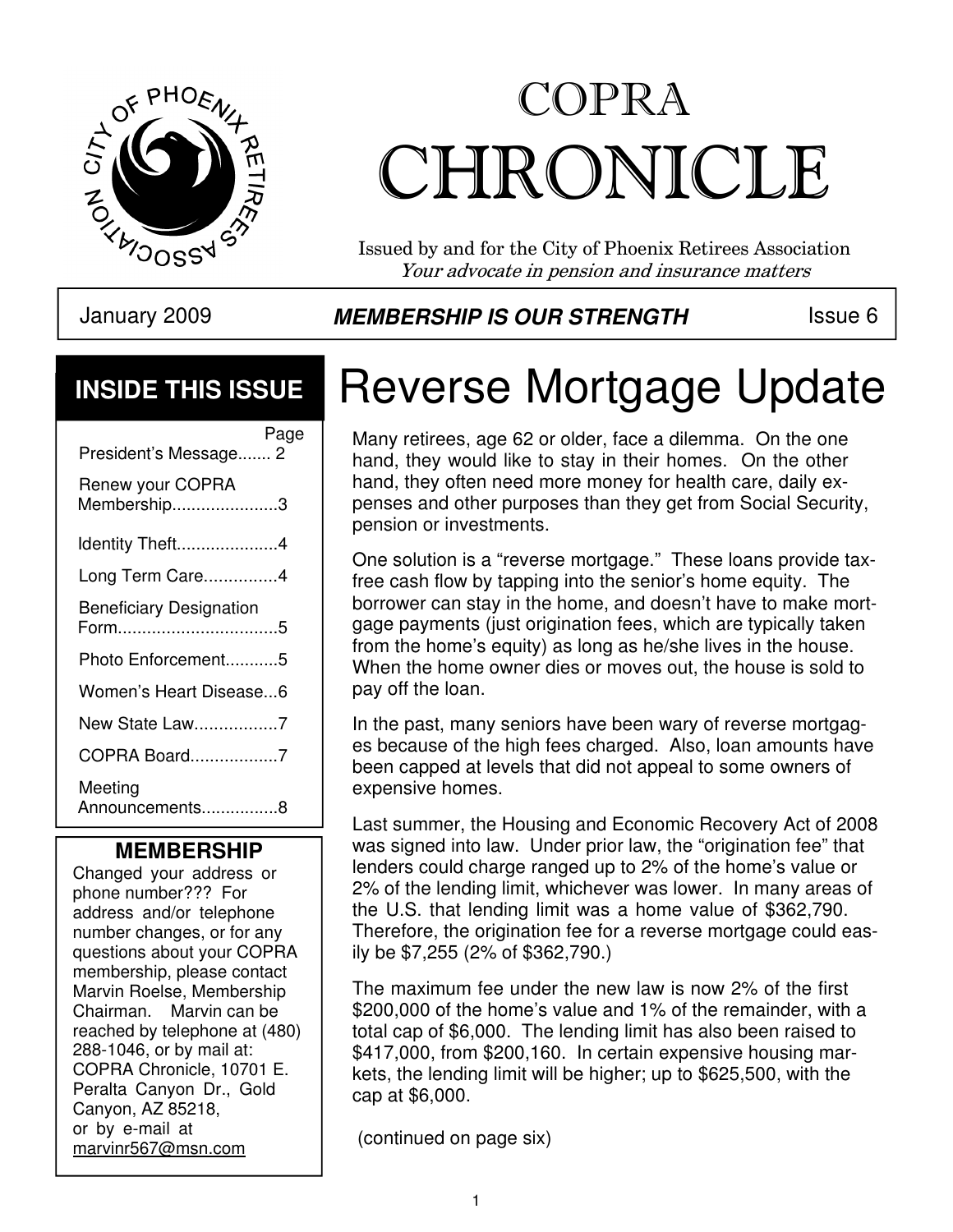## President's Message

Happy New Year to all the retirees and their families as we start 2009. We all hope and pray that 2009 will move us forward out of this terrible recession and become more prosperous for everyone. As of this writing we still do not know the level of cuts that are going to take place within the City of Phoenix and put our trust in the Mayor and City Council to continue to do everything in their power to preserve jobs and services. We also do not know the status of the Retiree PEP Fund for 2009 but suspect that the news will not be that positive reflecting the status of the stock market and fund balances. Of course your pension remains safe as part of the overall Retirement System of the City of Phoenix.

The Holiday Luncheon and Annual Meeting that closed out the work of COPRA for 2008 brought out almost 200 members and we thank all of them for joining us for this festive occasion. The Planning Committee for this event including Donna Lewis and Cindy Hasker, assisted by Gary Gross and Marvin Roelse, are due a great deal of thanks by the board and all the COPRA members for their efforts to make this event the success it was. The turnout broke all previous records and we had to go to the larger hall for the event. If you missed the event we hope you will make this year's. The new COPRA 2009 Board was confirmed at the annual meeting held in conjunction with the luncheon and congratulations to all the incumbents and new board members that were voted in at this meeting. Of course, we also had to say goodbye to four dedicated board members, Cindy Hasker, Bruce Selden, Nancy Iverson, and Jim Flanagan. We again thank them for the many years of service to COPRA and the retiree community.

The COPRA Board will be meeting in January to start planning for the three big membership meetings of the year and also to elect table officers (President, Vice-President, Treasurer, and Secretary) so we have a lot of work ahead. Although the exact dates will not be finalized until the January Board meeting, as a reminder, late March will bring the first of these membership meetings.

The first meeting will again involve Retirement and Pension matters. Kerry Wangberg, now serving on our board and also as the newly appointed retiree representative to the COPERS Board, will be working with the rest of us, and Donna Beulow and her Retirement Office staff, in putting this meeting together. Based on the outcome of last year's meeting, we look forward to another exciting and informative meeting and will share more with you in next month's newsletter.

Again, Happy New Year……..

Jack Thomas President

### COPERS Website

You may want to check out the COPERS (City of Phoenix Employees' Retirement System) website. It has a section for "Retirees" which gives valuable information about the 2009 schedule for pension checks, PEP, 13th Check, and Social Security increase history. You can access the site through www.phoenix.gov/phxcopers.

Our COPRA website www.msnusers.com/cityofphoenixretireesassociation) will be changing in February. More information about the changes in the upcoming newsletter.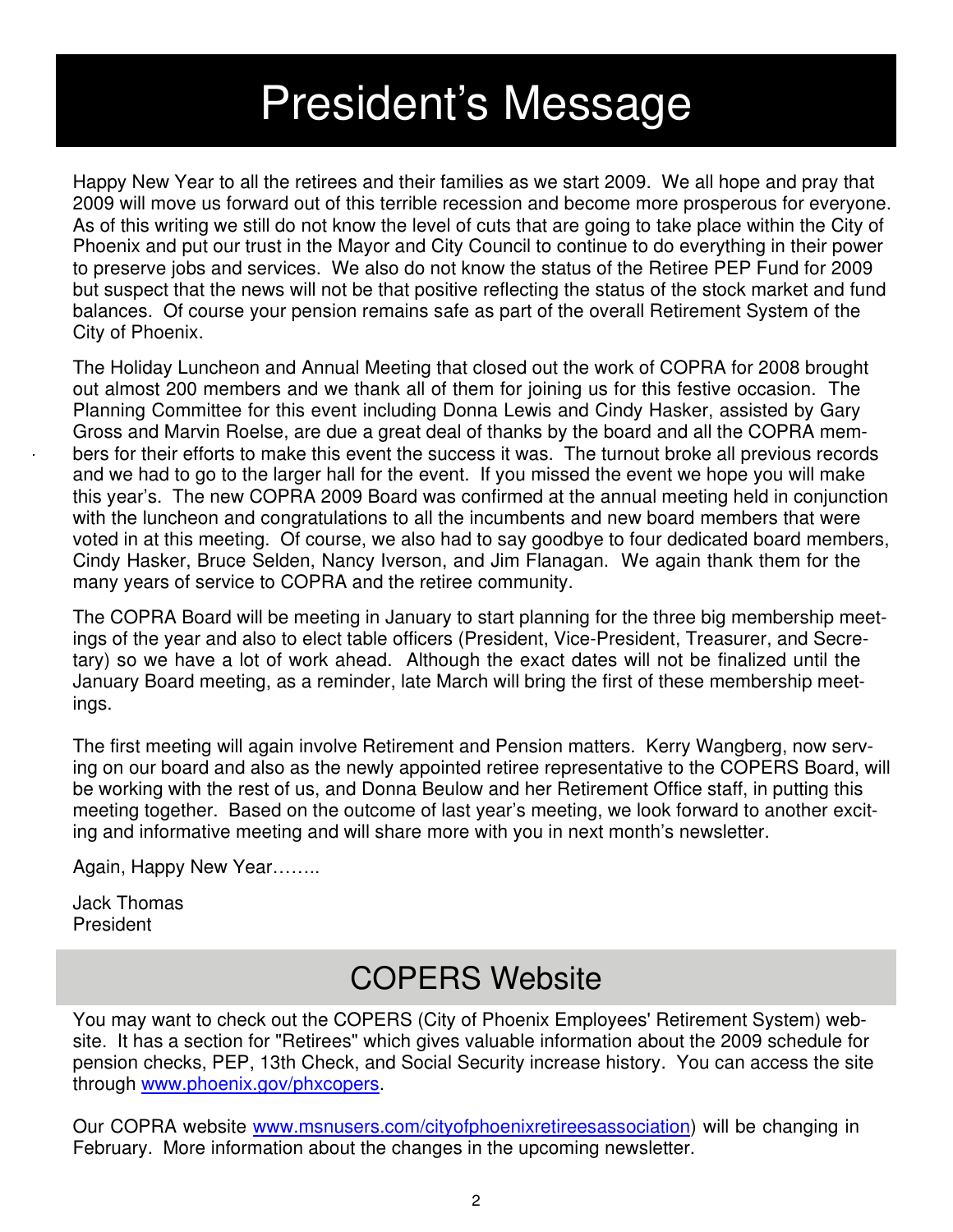## New Year's Resolution

## Renew Your COPRA Membership

It is recommended that, if you have not renewed your COPRA membership for 2009, you do so now. That would be a great gift for you and your family for the New Year.

If that is a resolution you decide to make:

#### **Check the mailing label on this Chronicle for the "Dues Paid Thru:" year. If the "Dues Paid Thru:" year is "2008", you should renew your COPRA membership now!**

As a retiree, it is important that you stay abreast of events happening in the City that may have an impact on your benefits and the retirement fund. Please renew your membership today. As our motto on the front page of the Chronicle says, "Membership is Our Strength."

The 2009 dues are still \$7.00 for Singles and \$10.00 for Couples. The dues special is still available so if you pay dues for 4 years (\$28.00 Singles; \$40.00 Couples), you get credit for 5 years. To renew your COPRA membership, send a check payable to "COPRA" to the following address:

> COPRA % Marvin Roelse 10701 East Peralta Canyon Drive Gold Canyon, AZ 85218

### RETIREMENT BOARD REPRESENTATIVE

The City of Phoenix Employees' Retirement Plan (COPERS) has approved the appointment of newly-elected COPRA board member, Kerry Wangberg, as the retiree member of their nine-member board for a three-year term starting this month. This position has been filled by Jim Flanagan.

The COPERS board is made up of three elected members, four ex-officio members consisting of city staff, a citizen member, and a retiree member (usually recommended by COPRA.)

Kerry, who retired last year as City Prosecutor, previously has served on the COPERS board as an elected member for a couple years so he's aware of the time requirements and challenges of this position. COPRA is fortunate to have his skills on both boards.

We want to thank Jim Flanagan for his dedicated efforts these past three years on the CO-PRA and COPERS boards.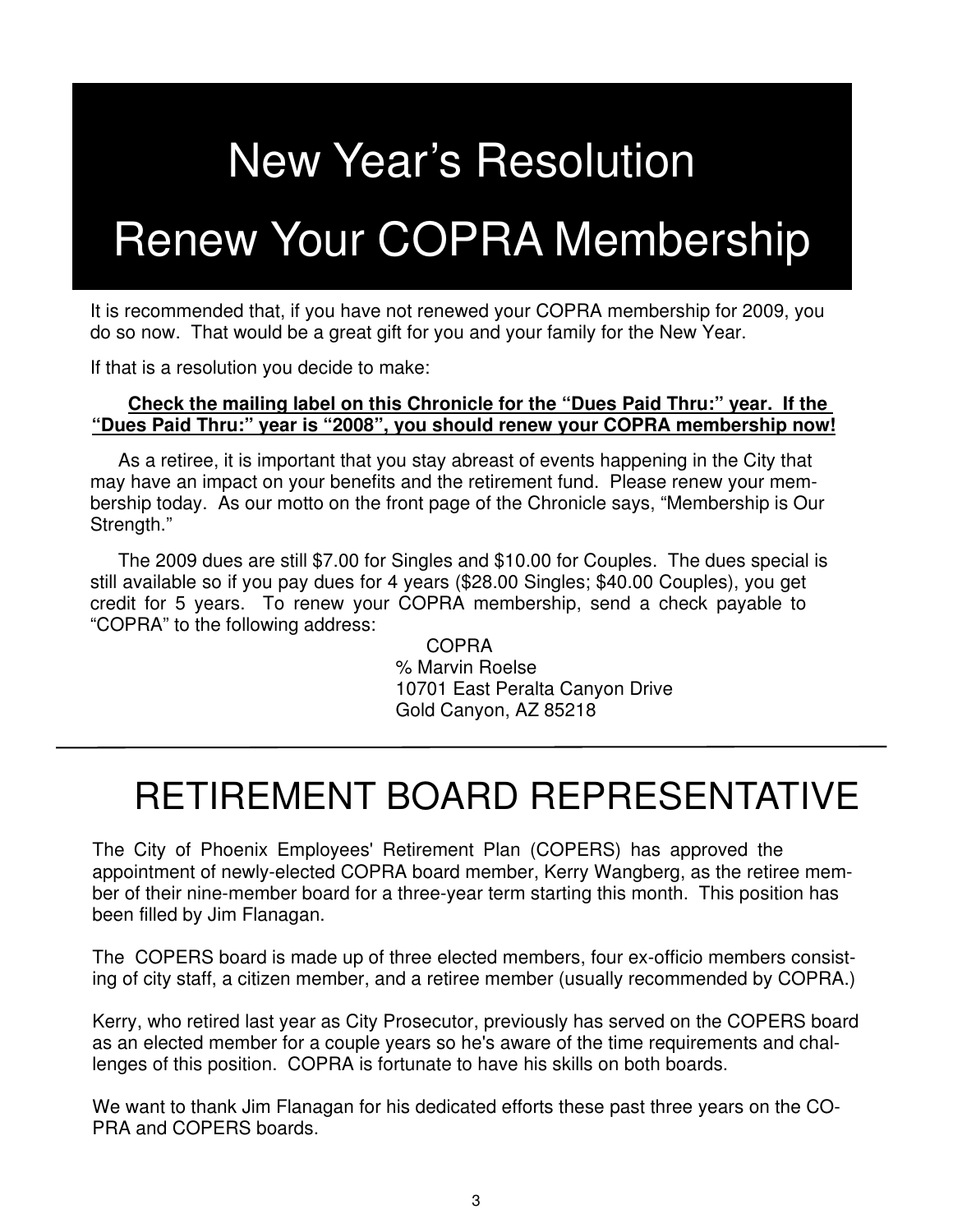## Identity Theft Tips for you and your Family

#### **Practice safe shopping online**.

Never give out your personal information to unsolicited emails, only shop on sites you know you can trust, and make sure the site you're entering your information into is secure. You can tell a site is secure if there is a closed lock in the browser window, or the web address starts with "https".

#### **Remove unnecessary items from your wallet**.

When you go out to shop, don't take everything with you. Lost and stolen wallets, checkbooks, and cards account for about 33% of all identity fraud. Only take the card or checkbook you'll be using.

**Download the WalletLock form.** Visit www.lifelock.com/walletlock. Print and complete a convenient form to record the contents of your wallet. If your wallet does go missing, have the form on hand and call 1-800-LIFELOCK (543-3562). They will help you cancel and replace the contents quickly.

#### **Check your statements as soon as you receive them**.

Keep all of your receipts and as soon as you receive your monthly statement, reconcile it against them. If you find even the smallest discrepancy, notify your bank or credit card company immediately.

**Become a LifeLock member.** The fraud alerts help stop identity thieves by requiring that creditors contact you and/or verify your identity before issuing in-store "instant credit". Instead of an immediate approval, these applications are submitted for review. If the application is found to be fraudulent, it will be denied and the theft stopped, keeping your identity and credit safe.

## Long Term Care Insurance

A long-term care insurance policy is not for everyone. For a limited population, a long-term care policy makes sense as an affordable and worthwhile form of insurance. Buying long-term coverage should not cause financial hardship and force you to forego other financial needs.

In any specific case it is difficult to predict who will need long-term care, but studies point out the likelihood of needing such care. In one study, it is anticipated that 43% of those who turned age 65 in 1990 will enter a nursing home at some time during their life. Of those who live to age 65, nearly 1 in 3 will spend three months or more in a nursing home and 1 in 4 will spend one year or more in a nursing home. Only 1 in 11 will spend five years or more in a nursing home.

Buying a policy is a function of your age, health status, overall retirement objectives, income and wealth. If the only source of income is a minimum Social Security benefit or Supplemental Security Income (SSI), do not purchase a policy. If paying utilities, food or medicine stretches a budget; this person should probably not purchase a policy.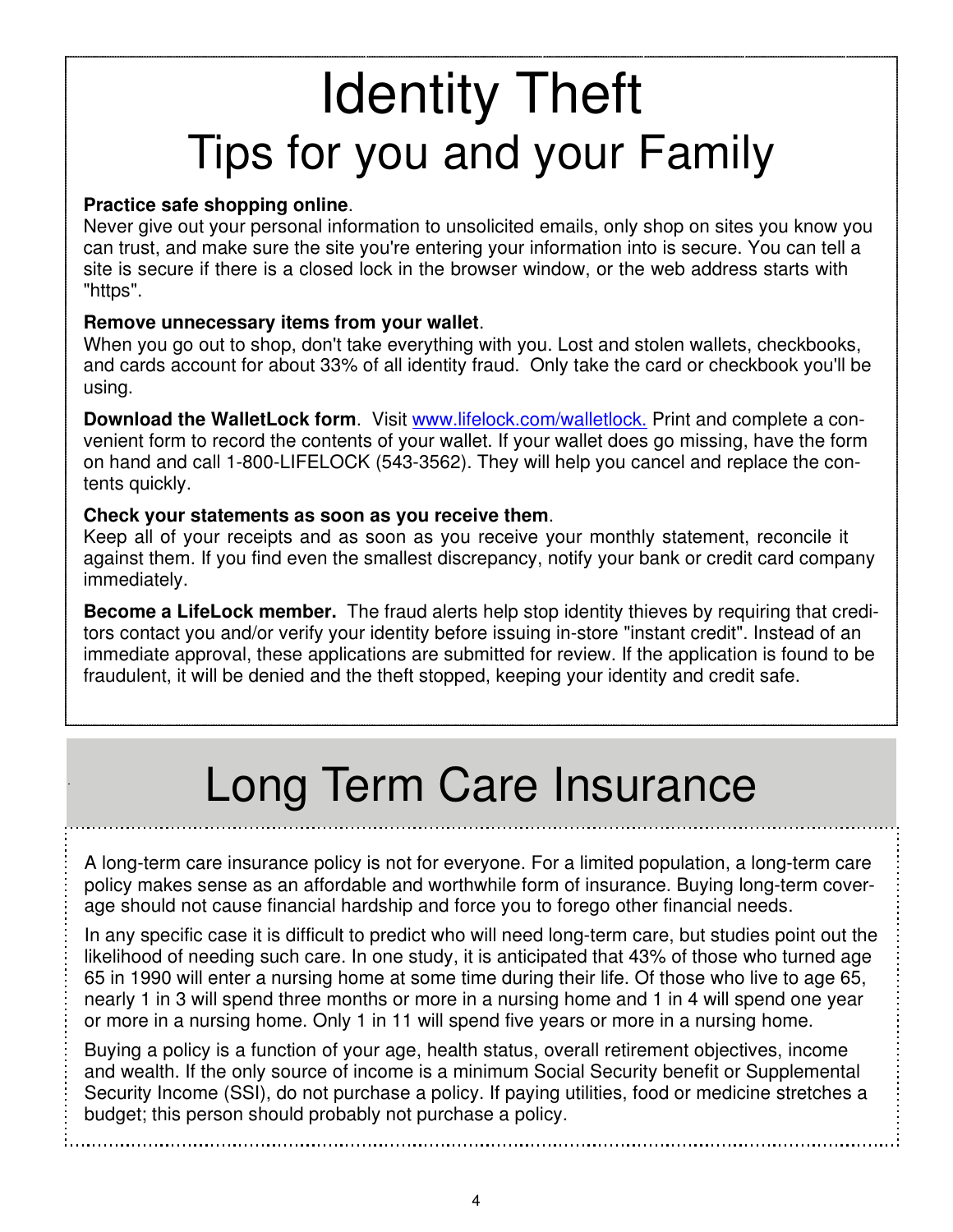## Control Your Legacy Complete a Beneficiary Form Now

Take control of who receives your 457 and/or 401(a) account assets when you die by filling out a beneficiary form with Nationwide Retirement Solutions TODAY! Whether you have a 457 Deferred Compensation Plan account and/or a 401(a) Plan account, having a designated beneficiary means that you control who receives your benefits if you die before your account is paid out.

Even an out-of-date beneficiary form could override wishes you express in a will. Make sure the form Nationwide has on file is up-to-date. Keep in mind that Beneficiary Designation Forms submitted prior to 2004 are **not** on file with Nationwide; and the 457 / 401(a) Beneficiary Designation form is separate from the beneficiary designation form you previously completed with the city's Retirement Office for your pension.

Your beneficiary designation is reflected on your Nationwide quarterly statement and can now also be accessed from the 457 Plan link to your online account on Nationwide's city of Phoenix website at www.phoenixdcp.com. If you're not sure if you have named a beneficiary, refer to the last page of your latest account statement, or call Nationwide at 602-266-2733 or 1-800-891-4PHX (4749) to confirm your beneficiary information or request a Beneficiary Designation Form. You may also access and print this form through the website under "Plan Details and Forms" / "City of Phoenix Plan Forms".

### Shop Phoenix

For several years now, the city has been urging its residents to shop in Phoenix.

That's because the sales taxes on their purchases support the city's general fund and help pay for police, fire, libraries, parks and other basic services.

Under a plan approved by the City Council, the city will try to solicit responses from businesses located in the city when it seeks bids for many of the goods and services it purchases on a regular basis.

While Phoenix firms currently receive much of the city's business, a number of contracts also go to companies outside of the city and state. City officials are hopeful the plan to get more city businesses involved in the bidding process will help promote job creation while bolstering the city's sales tax revenues.

### Photo Enforcement Don't Get "Snapped"

Arizona's photo radar enforcement is growing dramatically - the state legislature approved the installation of more than 100 new cameras on state freeways to reduce collisions and generate new revenue.

Offenders who are ticketed for speeding 10 miles or more above posted limits on state freeways receive \$165 in civil fines, plus tax, but violations will not be reported to the Motor Vehicle Division for points added to their motor vehicle record.

Photo-enforcement tickets received on city streets or streets other than state-run highways may result in points on the offender's driver's license. In order to keep members informed, AAA Arizona has published an up to date list of stationary freeway camera locations. Visit AAAaz.com/news/articles/ PhotoRadar.htm or visit the DPS website at htpp://photoenforcement.azdps.gov/.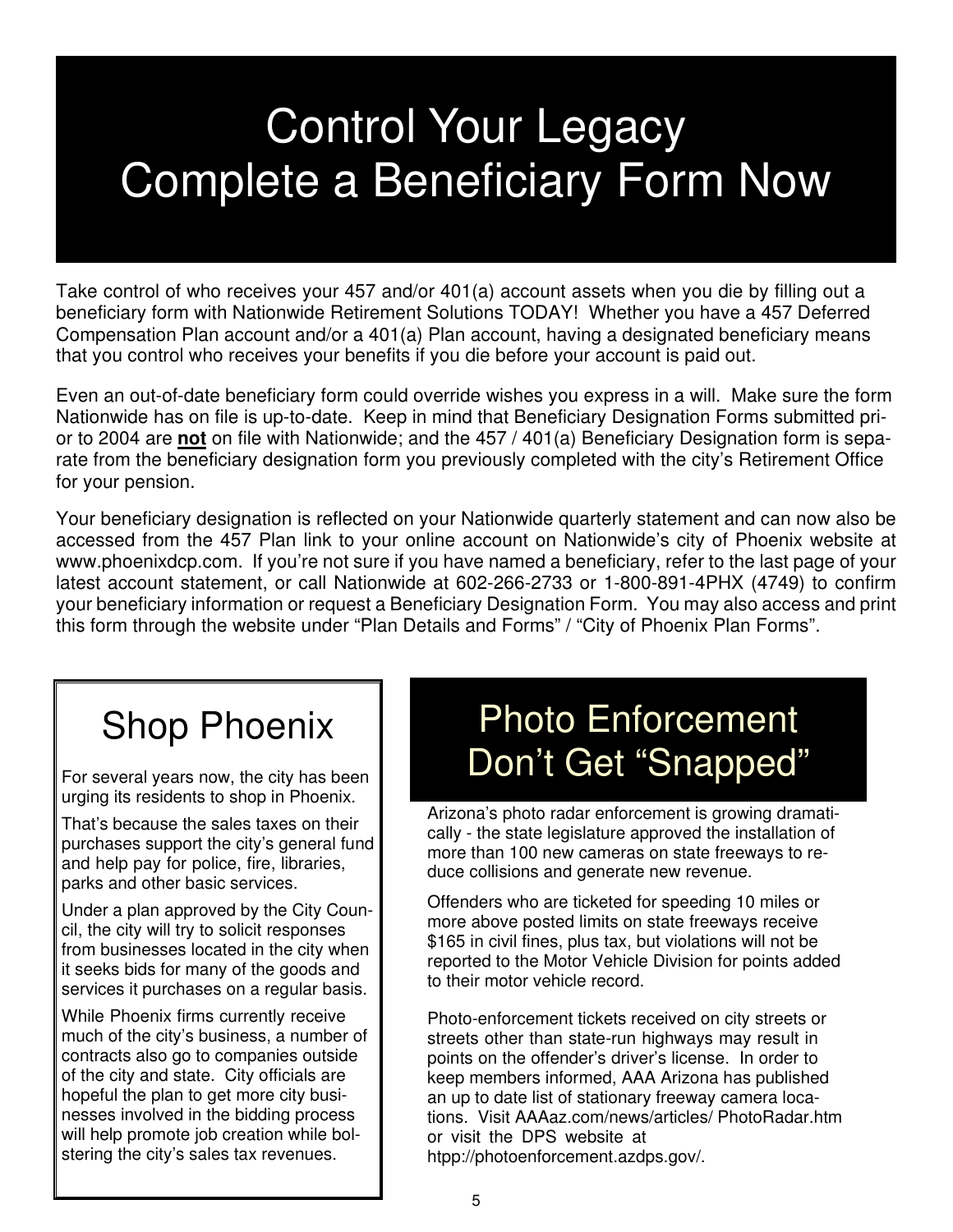### What Makes Women's Heart Disease Different?

Heart disease in women can be very different than heart disease in men. In fact, some women have symptoms of heart disease and don't even realize it. Certainly, they can experience the classic feeling of an elephant sitting on their chest but it is also possible that their symptoms can be more vague. Less dramatic symptoms, which most women don't associate with heart disease, include nausea, vomiting or pain in the neck, jaw or shoulders.

Many women don't realize that the No.1 cause of death for women is heart disease and is more common than death due to all cancers combined. That's why Arizona Heart Institute recently started a Women's Heart and Wellness program which encourages women to get screened, diagnosed and treated for heart disease early in the disease process. Some women come in when they're 30 to simply get screened just to keep track of their heart health. But usually the age at which a patient should be screened for heart disease depends on family history and other risk factors such as smoking or being overweight. If a patient's mother or father had heart complications in their 40's and 50's then the individual patient should be screened in their 40's and 50's.

Women's Heart and Wellness at Arizona Heart Institute utilizes a simple screening tool called Calcium Score Testing, which evaluates the potential presence of calcium blockage in the coronary arteries. A healthy individual with no evidence of calcium should have a score of zero, but the greater degree of calcium the higher the score will be. It's very simple to take the test, too. The patient just lies on the table and goes through a donut-shaped machine (CT Scanner). This test does not involve any injections, and results are ready in minutes.

In the past, it was hard for women to get the proper testing and screening. They were sometimes told that symptoms they were experiencing were just due to anxiety. Thankfully, that has changed, and we take complaints from women just as seriously as complaints from men.

#### EXPERT HEALTH TIP

The best weapon against heart disease is to stay active, lead an active lifestyle and avoid stress. When sedentary, you can gain weight and develop high cholesterol and diabetes, all of which set you up for heart disease. Ideally, exercising a minimum of 30 minutes a day whether by walking, running or any sustained exercise that raises your heart rate, is the best medicine.

Dr. Shani Saks – Director Women's Heart and Wellness at Arizona Heart Institute

### Reverse Mortgage Update

(continued from page one)

In addition to capping fees and raising loan limits, the new law creates rules that promote independence and quality counseling of all potential borrowers. All these changes may make reverse mortgages more attractive to many seniors. With any type loan however, thought and care must go into any decision of this type.

AARP has a reverse mortgage calculator (www.rmaarp.com) that tells you how much money you can get under this revised program. A loan counselor can also be located through HUD (800-569-4287, www.hud.gov/offices/hsg/sfh/hecm/hecmlist.cfm). Article from December 2008 Bottom Line Retirement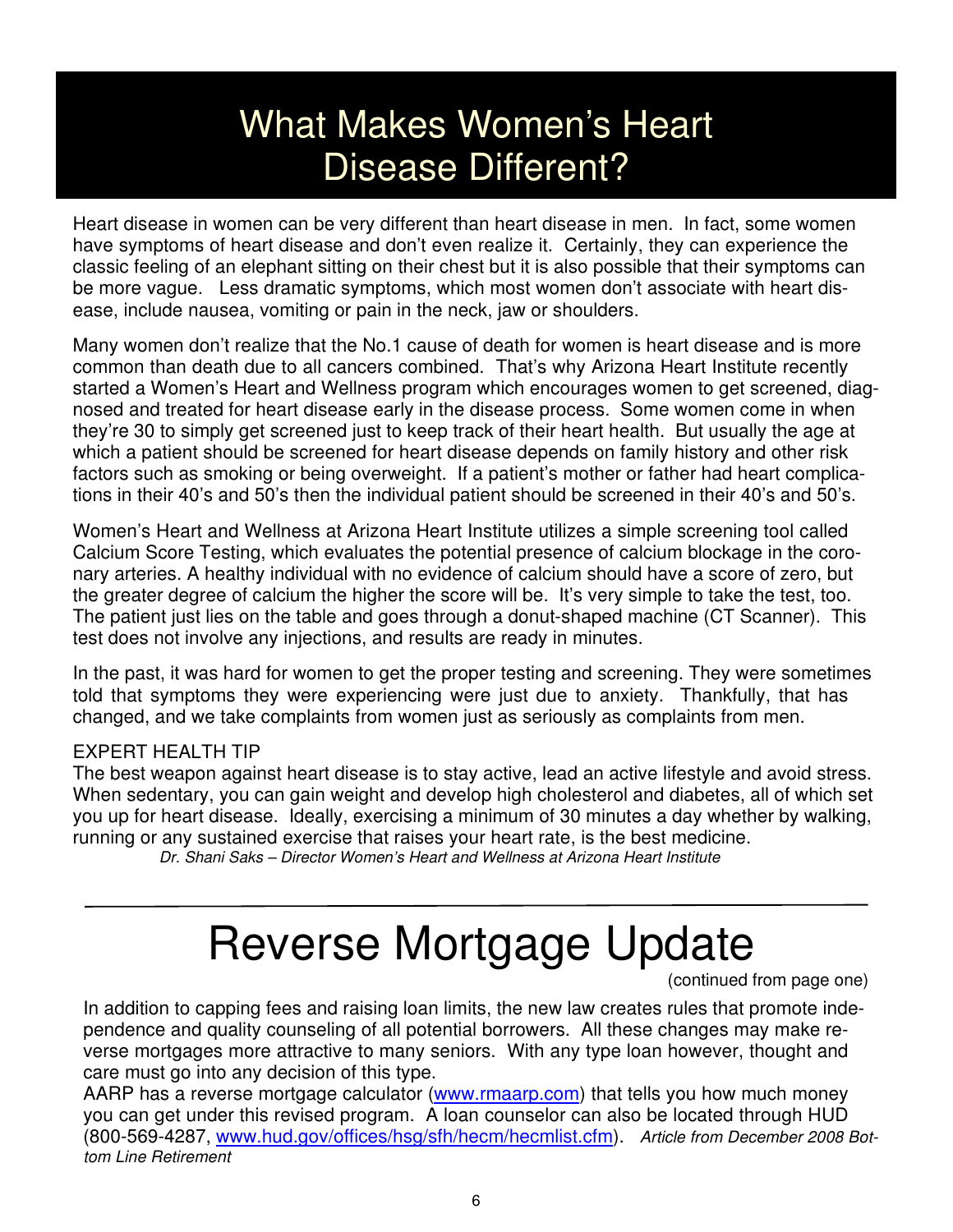In Remembrance

### **HEALTH AND COMPASSION**

We care about our members and their families. If someone in your family is ill, whether at home or in a care facility, or if a loved one has passed away, please call Kathy Erickson at (623)879-9632.

### New Arizona State Law

Effective January 01, 2009, the "License Plate Holder Law" requires that the state name at the top of Arizona license plates must be visible. Any license plate holder or cover that prevents the license plate from being clearly legible, is in violation of this new law, A.R.S. 28-2354(B.).

If the license plate frame holder covers the name Arizona, you'll receive a \$130.00 ticket!

It is your responsibility to know new motor vehicle laws - the state does not send out mailings. For more information on new motor vehicle laws click on the link htpp://www.azdot.gov/mvd/.

### **COPRA BOARD**

| President:                       |                                                                  |                             |  |
|----------------------------------|------------------------------------------------------------------|-----------------------------|--|
|                                  |                                                                  |                             |  |
| <b>Vice President:</b>           | Laura Ross (623) 878-3334                                        |                             |  |
|                                  |                                                                  |                             |  |
| Treasurer:                       | Gary Gross (602) 992-7495                                        |                             |  |
|                                  |                                                                  |                             |  |
| Secretary:                       | Vacant                                                           |                             |  |
| <b>Board Members:</b>            | Donna Lewis (480) 361-8784                                       |                             |  |
|                                  |                                                                  |                             |  |
|                                  |                                                                  |                             |  |
|                                  |                                                                  | E-mail al.zielinski@cox.net |  |
|                                  | Barbara Kellogg (623) 322-5227                                   |                             |  |
|                                  |                                                                  | E-mail avidgolfer@aol.com   |  |
|                                  |                                                                  |                             |  |
|                                  |                                                                  |                             |  |
|                                  | Karen Clifford-Anderson (623) 772-7472                           |                             |  |
|                                  |                                                                  | E-mailkcliffander@yahoo.com |  |
|                                  | Kerry Wangberg(480) 893-2794                                     |                             |  |
|                                  |                                                                  | E-mailwangwell@qwest.net    |  |
| Benefits Committee Chair &.      |                                                                  |                             |  |
| <b>Health Task Force:</b>        |                                                                  |                             |  |
| Retirement Board Rep:            |                                                                  |                             |  |
|                                  | Kerry Wangberg(480) 893-2794                                     |                             |  |
| Member Support and Social Chair: |                                                                  |                             |  |
|                                  | Donna Lewis (480) 361-8784                                       |                             |  |
| Membership Chair:                | Marvin Roelse (480) 288-1046                                     |                             |  |
|                                  |                                                                  | E-mailmarvinr567@msn.com    |  |
| <b>Chronicle Editor:</b>         | Kathleen Erickson (623) 879-9632                                 |                             |  |
|                                  |                                                                  | E-mailrekathleen@qwest.net  |  |
|                                  | Past President: John Burke (ex officio)(928) 427-9461            |                             |  |
|                                  | COPRA website: www.msnusers.com/cityofphoenixretireesassociation |                             |  |
|                                  |                                                                  |                             |  |
|                                  |                                                                  |                             |  |
|                                  |                                                                  |                             |  |
|                                  |                                                                  |                             |  |

### **Chronicle Article Deadline**

Please be advised that the deadline for submitting articles for the Chronicle is the **25th day of the month** before you want the article to appear. Any member may submit material for publication, but the Editor will determine what will appear in the final copy based upon suitability and available space. For more information call the Editor at (623) 879- 9632.

This is your Chronicle! Help us by submitting articles of general interest. Tell us about yourself, your family, an interesting trip or hobby. Suggestions are always welcomed.

E-mail to: **rekathleen@qwest.net** Or mail to: Kathleen Erickson

20248 N. 17th Place

Phoenix, AZ 85024

#### **Disclaimer**

Acceptance of advertisements or articles in the COPRA Chronicle does not constitute an endorsement by COPRA of goods or services.